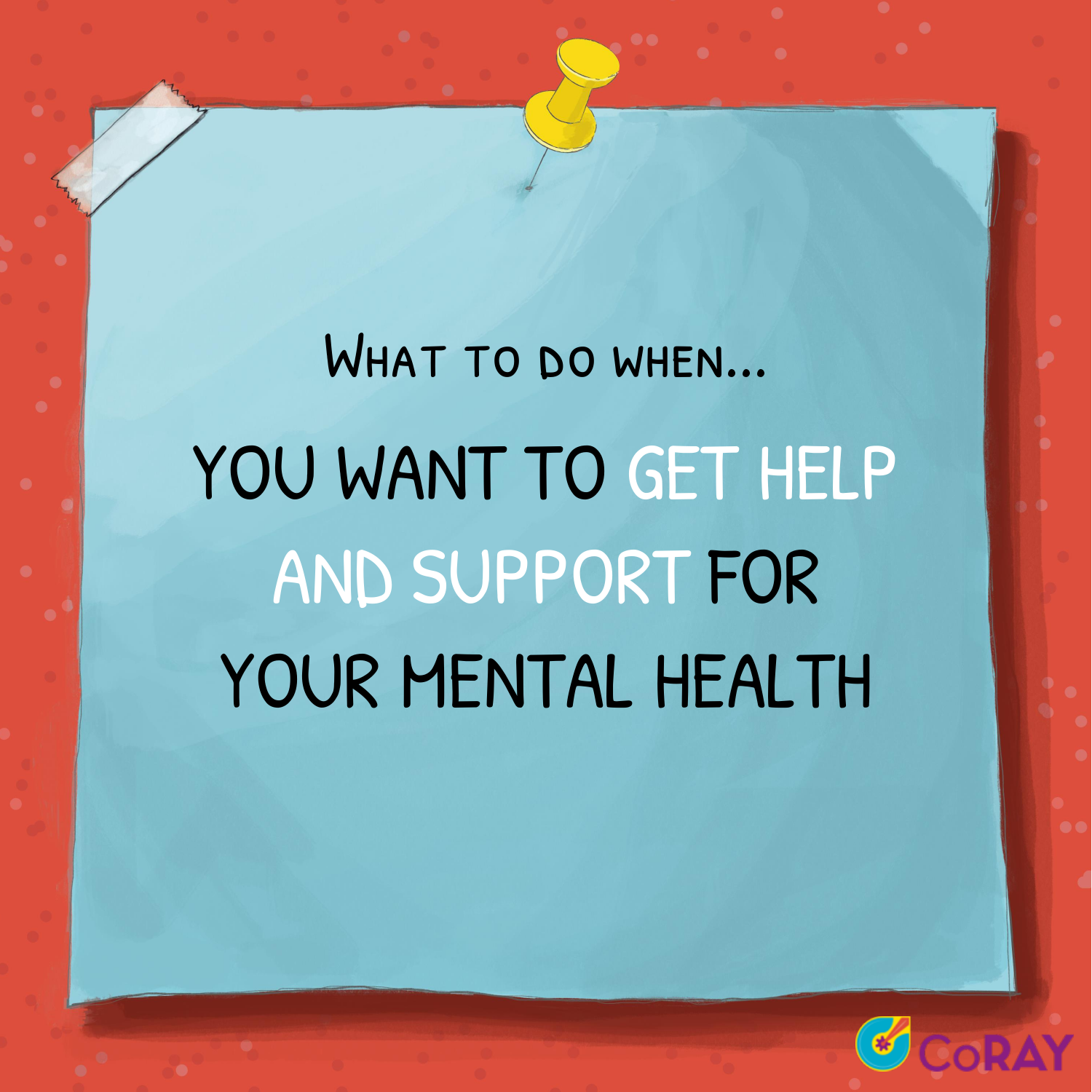## 1/5 ASK FOR HELP IF A PROBLEM IS GETTING IN THE WAY OF YOUR LIFE

- It can be hard to know what is 'normal'
- Some problems go away on their own, but some don't
- If something is making you upset or interfering with your life, it's a good idea to get some support

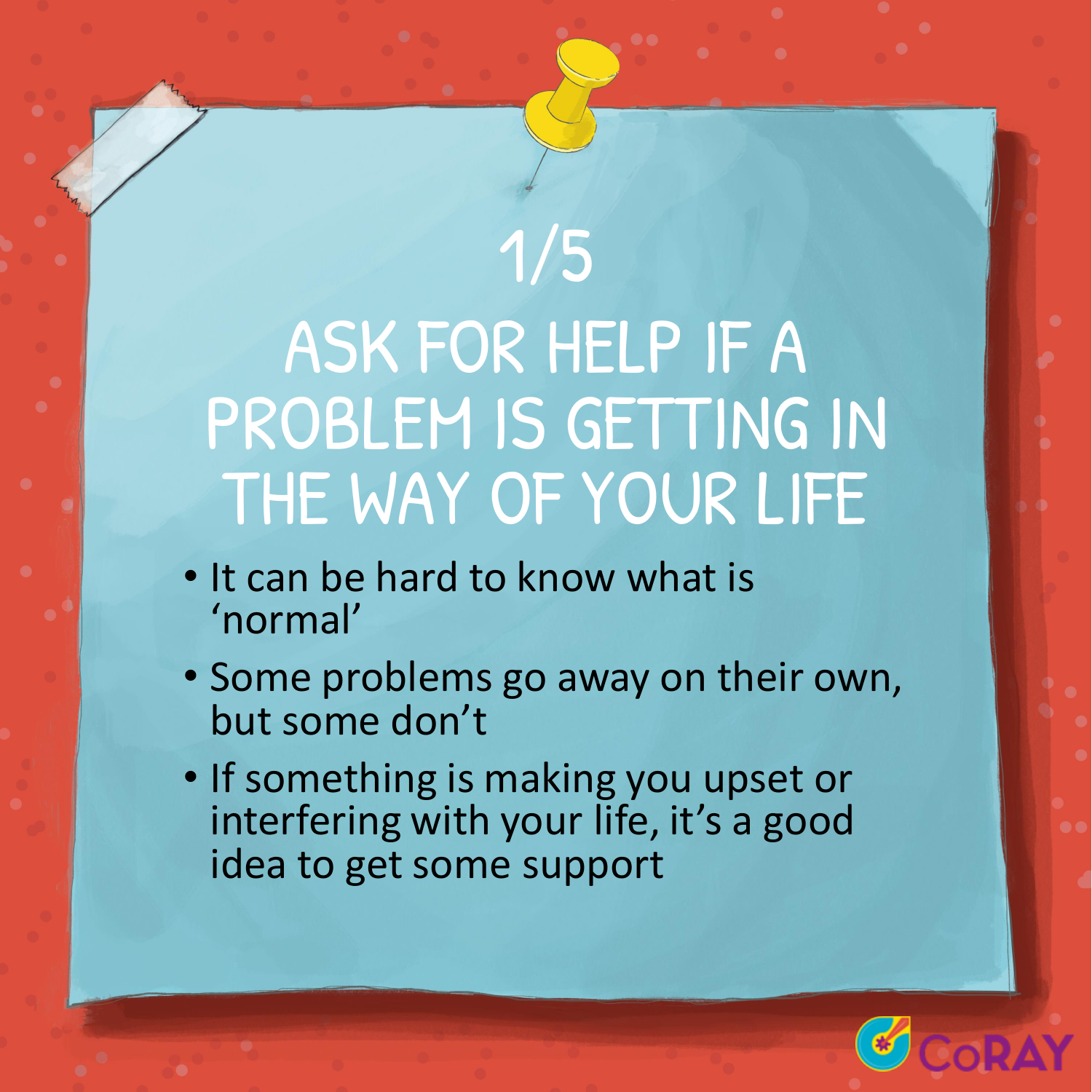## 2/5 IT CAN BE HARD TO PUT YOUR FEELINGS INTO WORDS

- It can be hard to know what to say to people if you're worried about your mental health
- You could try "I want to tell you something but I don't know how" or, "I need advice on something I'm stressed about"

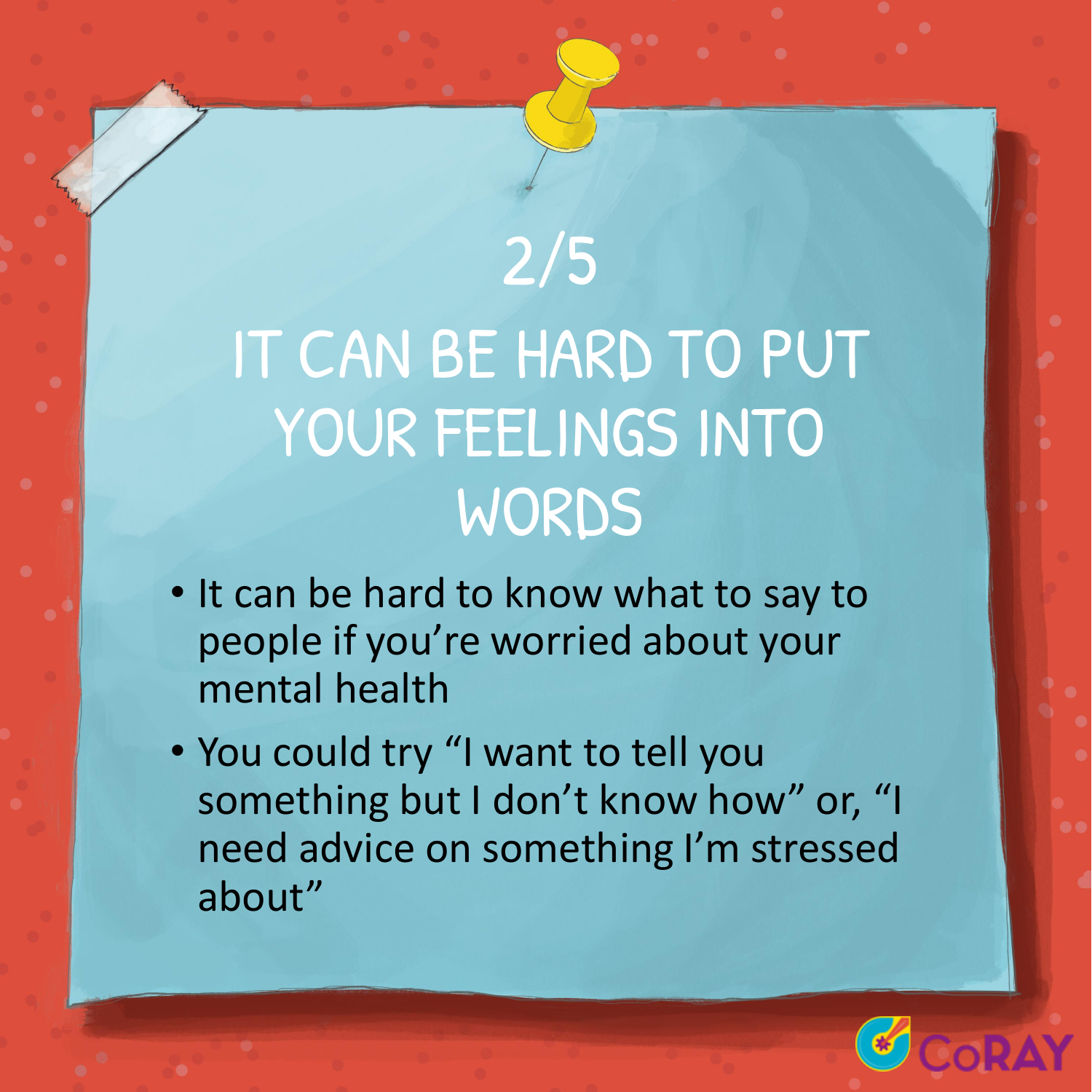### 3/5 REMEMBER THAT ASKING FOR HELP IS A GOOD THING

- It's okay (and brave) to ask for help!
- Some people might not know what to say at first but that doesn't mean they don't want to help
- Try not to let this put you off asking for help

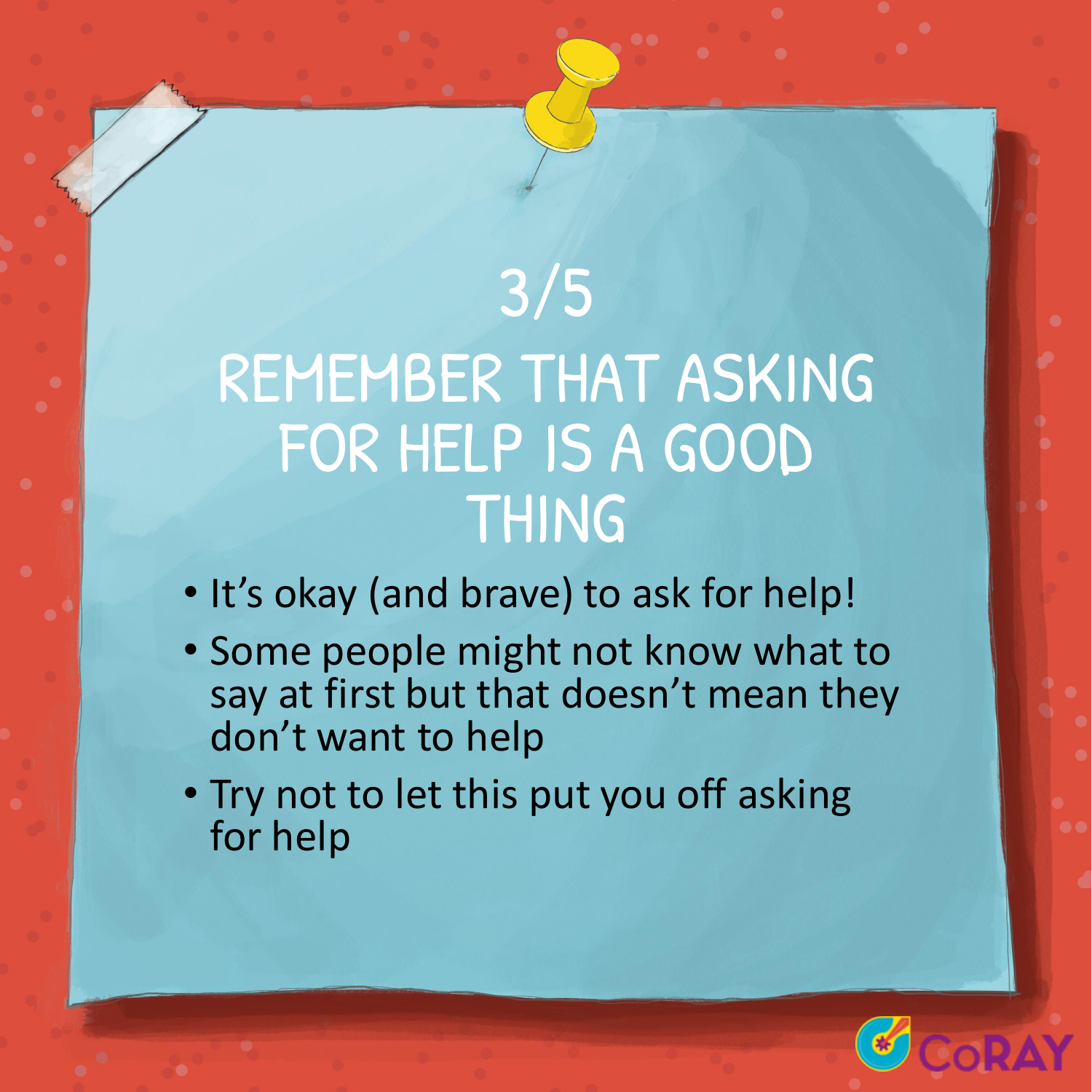## THERE ARE DIFFERENT TYPES OF SUPPORT AVAILABLE

4/5

- Some services might be able to give you support right away (e.g., text or phone services) but for others you might have to wait a bit (this doesn't mean your problems aren't important)
- If you need more support, you can ask staff at school, or your GP
- It's okay to try different types of support until you find the right one for you